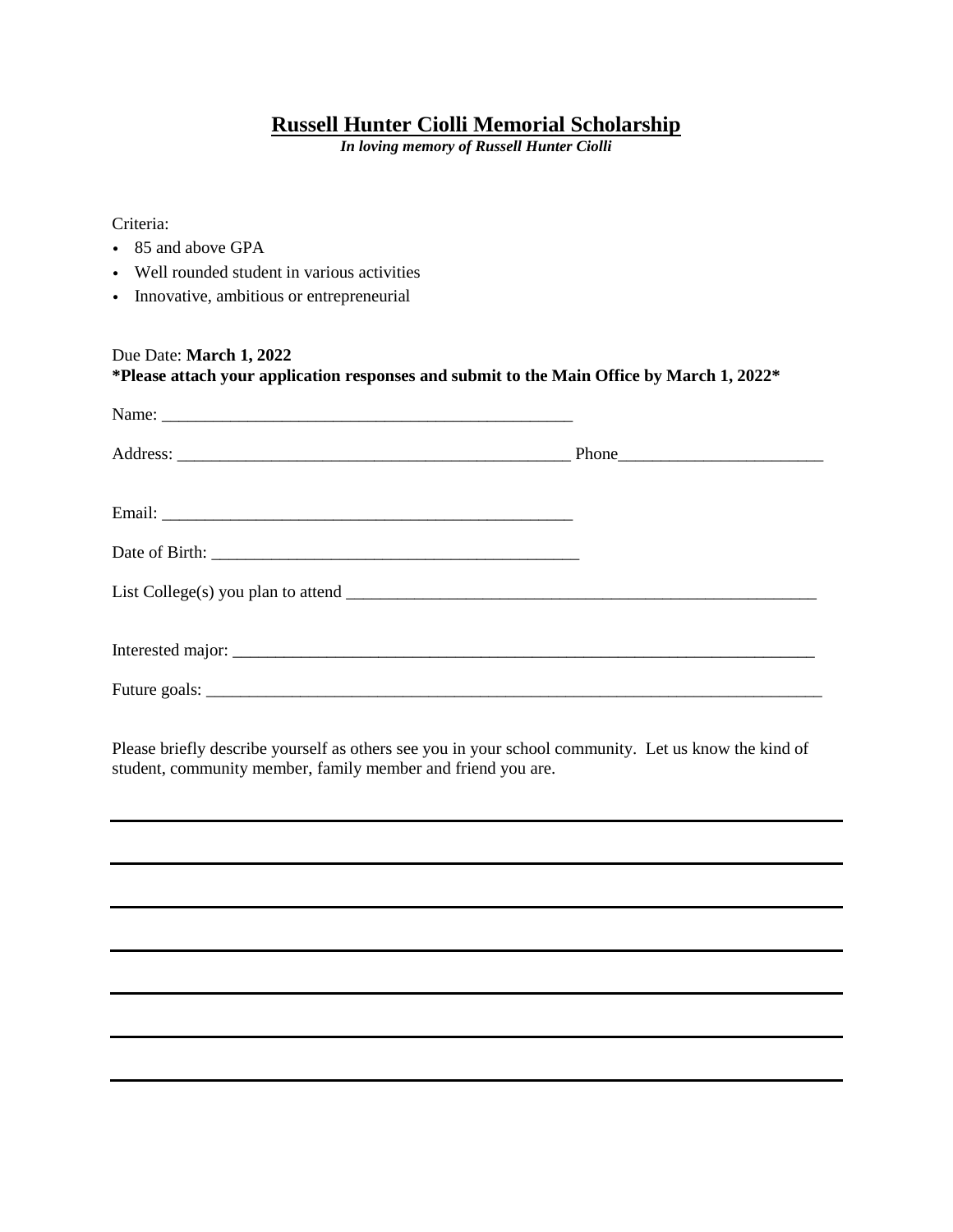Please list all work and school activities. Describe the most meaningful activity, the role you had/have and how it has shaped you into the person you are today. \*Attach response, print or hand write below and add page if

| __ |  |  |
|----|--|--|
|    |  |  |
|    |  |  |
|    |  |  |
|    |  |  |
|    |  |  |
|    |  |  |
|    |  |  |
|    |  |  |
|    |  |  |
|    |  |  |
|    |  |  |
|    |  |  |
|    |  |  |
|    |  |  |
|    |  |  |
|    |  |  |
|    |  |  |
|    |  |  |
|    |  |  |
|    |  |  |
|    |  |  |
|    |  |  |
|    |  |  |
|    |  |  |
|    |  |  |
|    |  |  |
|    |  |  |
|    |  |  |
|    |  |  |
|    |  |  |
|    |  |  |
|    |  |  |
|    |  |  |
|    |  |  |
|    |  |  |
|    |  |  |
|    |  |  |
|    |  |  |
|    |  |  |
|    |  |  |
|    |  |  |
|    |  |  |
|    |  |  |
|    |  |  |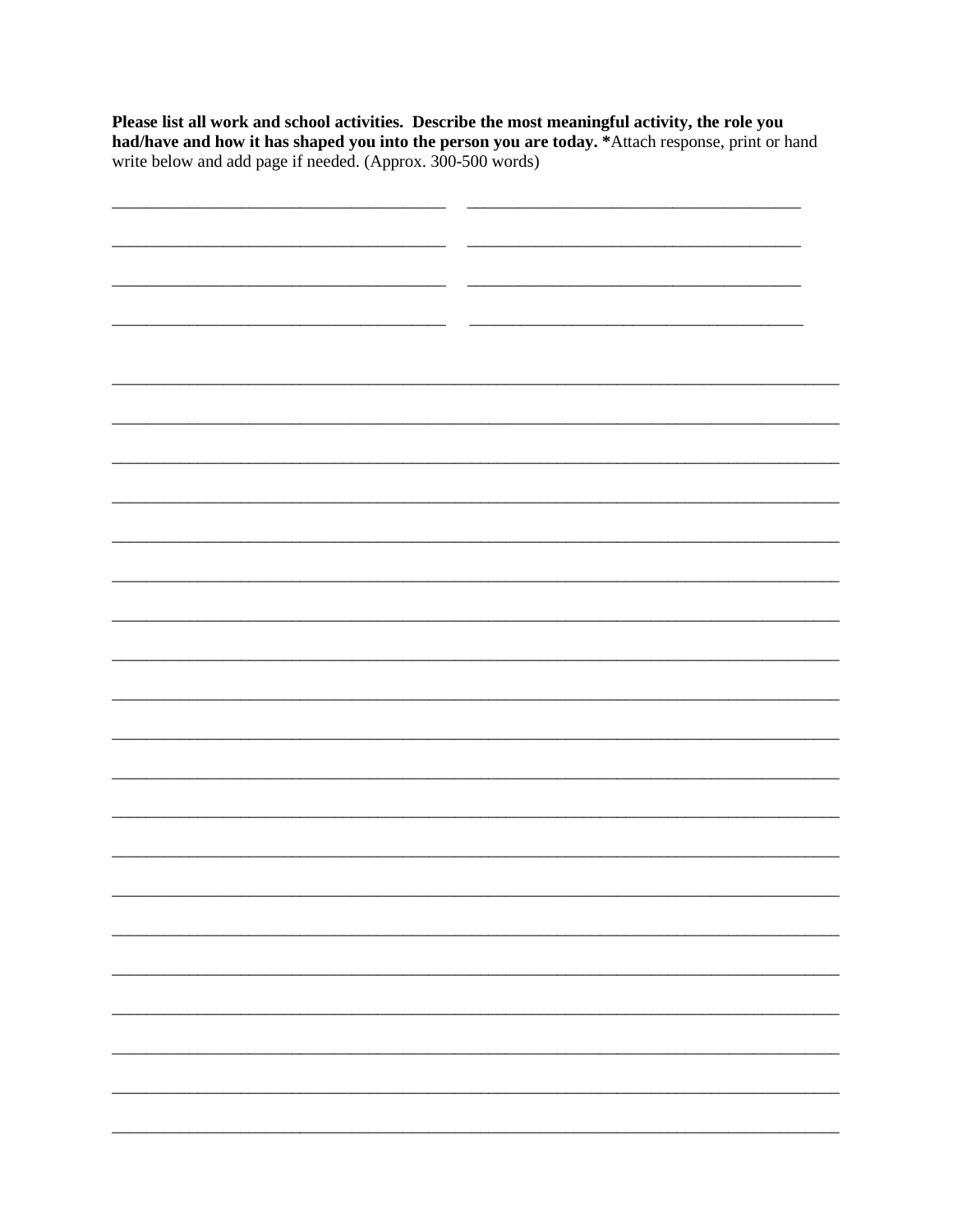## **PLEASE RETURN THIS APPLICATION TO MRS. WENZ IN THE MAIN OFFICE BY MARCH 1.**

*I ATTEST TO THE ACCURACY OF THE ABOVE INFORMATION:*

| <b>APPLICANT'S SIGNATURE:</b> |       |
|-------------------------------|-------|
|                               | DATE: |

**PARENT/GUARDIAN SIGNATURE:\_\_\_\_\_\_\_\_\_\_\_\_\_\_\_\_\_\_\_\_\_\_\_\_\_\_\_\_\_\_\_\_\_\_\_\_\_\_\_\_\_\_\_\_\_\_\_\_\_\_\_\_\_DATE:\_\_\_\_\_\_\_\_\_\_**